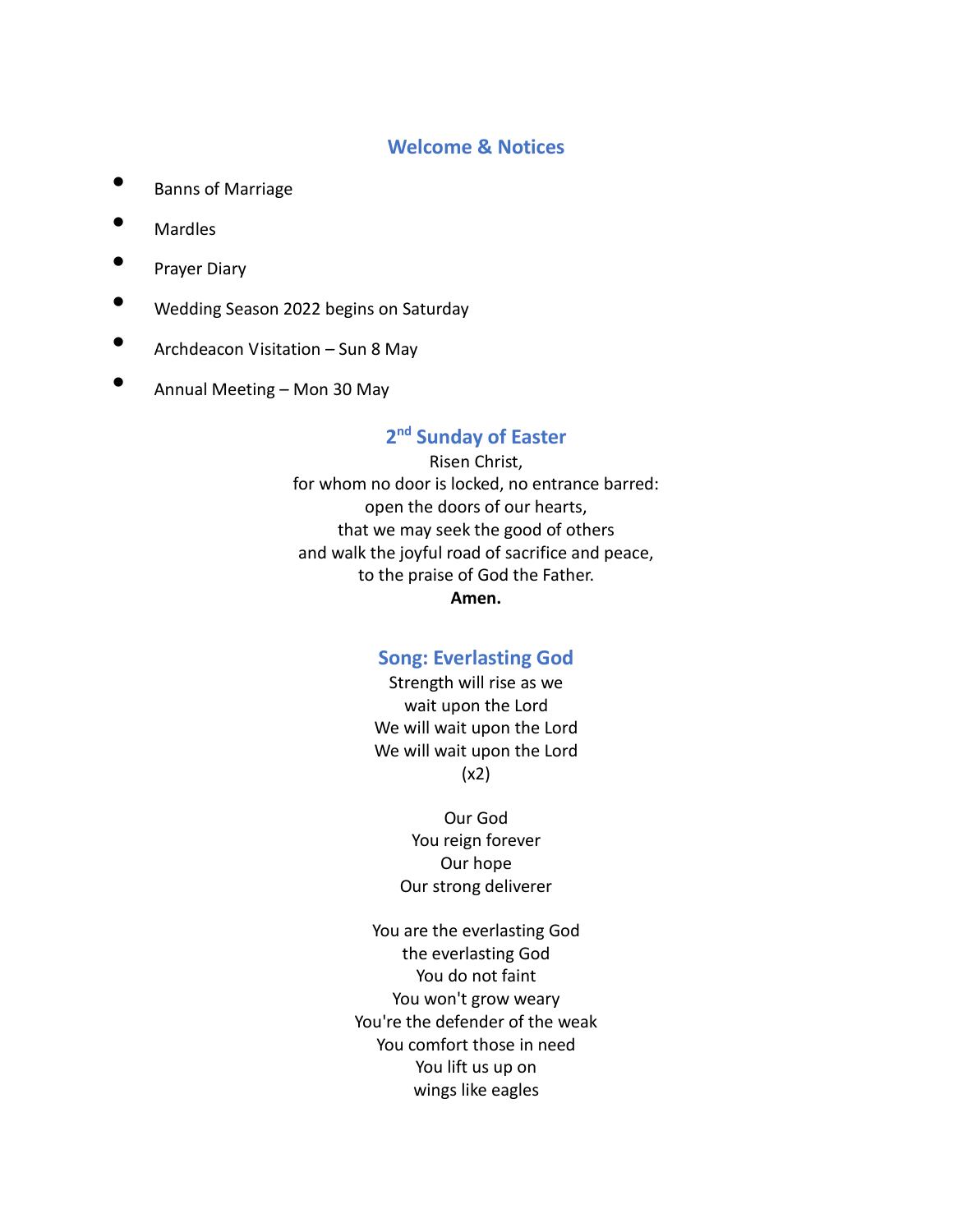Strength will rise as we wait upon the Lord We will wait upon the Lord We will wait upon the Lord (x2)

> Our God You reign forever Our hope Our strong deliverer

You are the everlasting God the everlasting God You do not faint You won't grow weary You're the defender of the weak You comfort those in need You lift us up on wings like eagles

Strength will rise as we wait upon the Lord We will wait upon the Lord We will wait upon the Lord (x2)

Brenton Brown & Ken Riley © 2005 Thankyou Music

# **Saying Sorry**

*The Paschal Candle is lit* Jesus Christ, risen Master and triumphant Lord, we come to you in sorrow for our sins, and confess to you our weakness and unbelief.

> We have lived by our own strength, and not by the power of your resurrection. In your mercy, forgive us. **Lord, hear us and help us.**

We have lived by the light of our own eyes, as faithless and not believing. In your mercy, forgive us. **Lord, hear us and help us.**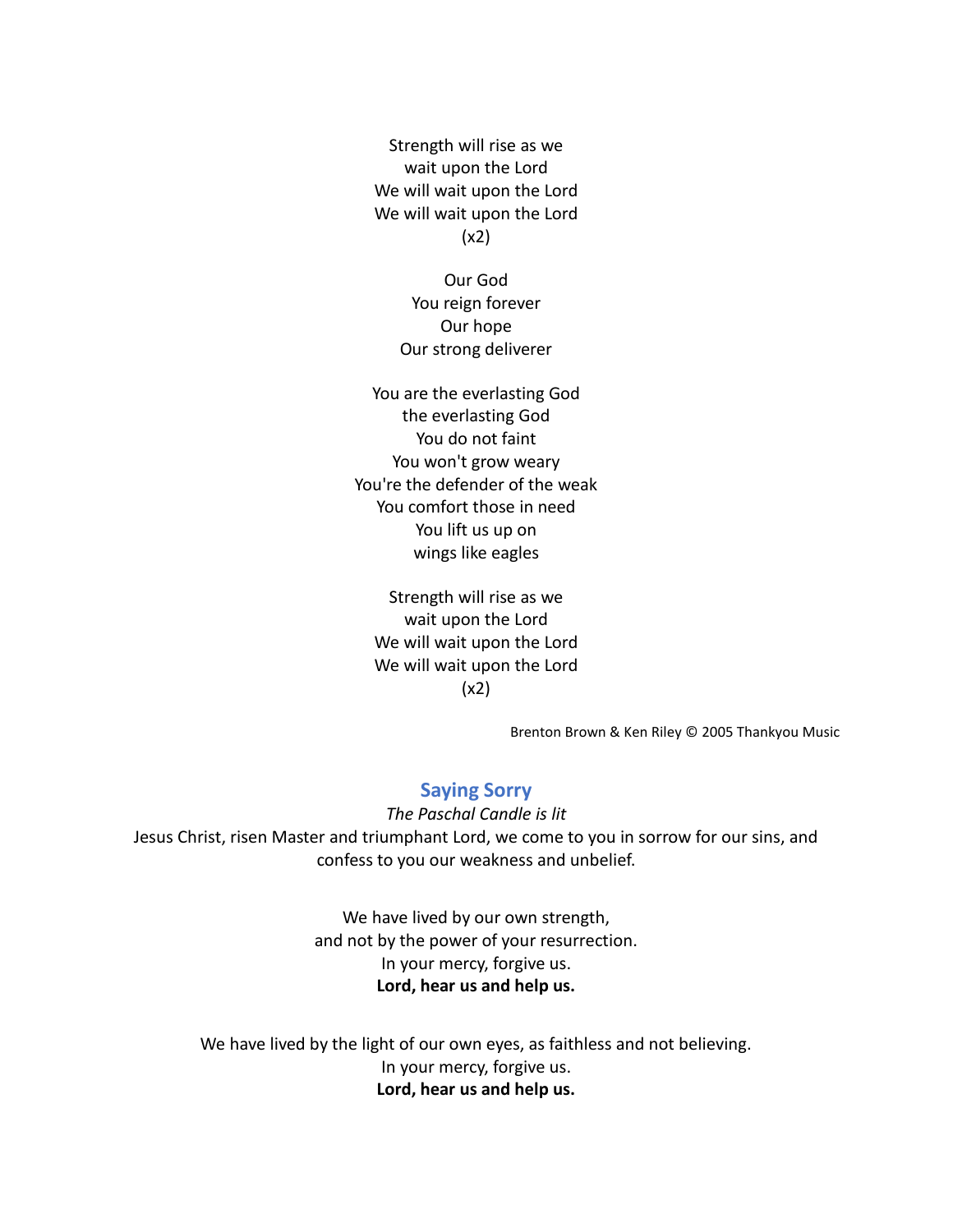We have lived for this world alone. and doubted our home in heaven. In your mercy, forgive us. **Lord, hear us and help us.**

#### **Receiving Forgiveness**

May the Father of all mercies cleanse *us* from *our* sins, and restore *us* in his image to the praise and glory of his name, through Jesus Christ our Lord. **Amen. Sharing Journeys:**

#### **How deep the Father's love**

How deep the Fathers love for us, How vast beyond all measure, That He should give His only Son To make a wretch His treasure. How great the pain of searing loss – The Father turns His face away, As wounds which mar the Chosen One Bring many sons to glory.

Behold the Man upon a cross, My sin upon His shoulders; Ashamed, I hear my mocking voice Call out among the scoffers. It was my sin that held Him there Until it was accomplished; His dying breath has brought me life – I know that it is finished.

I will not boast in anything, No gifts, no power, no wisdom; But I will boast in Jesus Christ, His death and resurrection. Why should I gain from His reward? I cannot give an answer; But this I know with all my heart – His wounds have paid my ransom.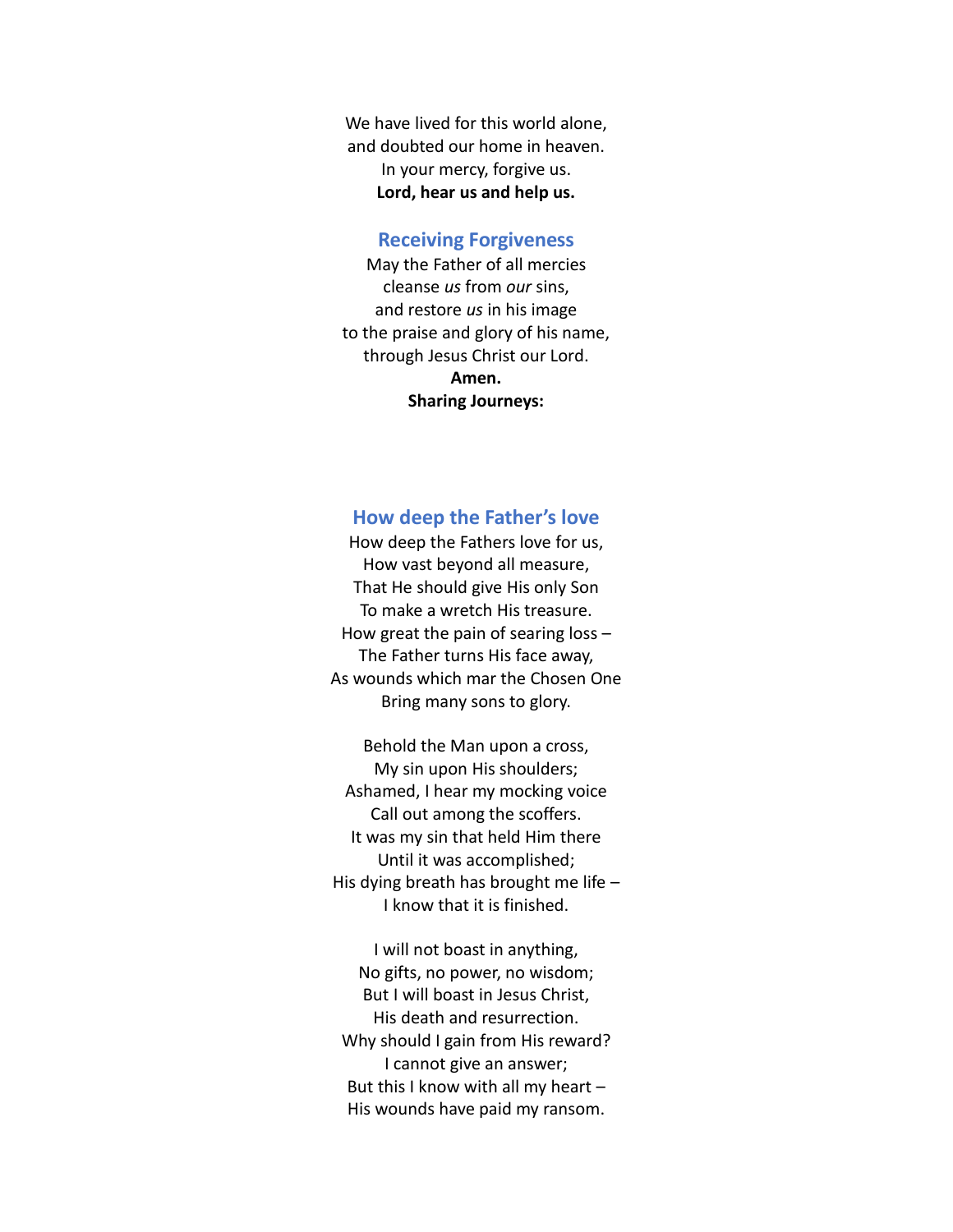# **Jonah 3:1-4:1 (NIV)**

Then the word of the Lord came to Jonah a second time: <sup>2</sup> "Go to the great city of Nineveh and proclaim to it the message I give you."

<sup>3</sup> Jonah obeyed the word of the Lord and went to Nineveh. Now Nineveh was a very large city; it took three days to go through it. <sup>4</sup> Jonah began by going a day's journey into the city,

proclaiming, "Forty more days and Nineveh will be overthrown." <sup>5</sup> The Ninevites believed God. A fast was proclaimed, and all of them, from the greatest to the least, put on sackcloth.

<sup>6</sup> When Jonah's warning reached the king of Nineveh, he rose from his throne, took off his royal robes, covered himself with sackcloth and sat down in the dust.  $7$  This is the proclamation he issued in Nineveh:

"By the decree of the king and his nobles:

Do not let people or animals, herds or flocks, taste anything; do not let them eat or drink. <sup>8</sup> But let people and animals be covered with sackcloth. Let everyone call urgently on God. Let them give up their evil ways and their violence.

<sup>9</sup> Who knows? God may yet relent and with compassion turn from his fierce anger so that we will not perish."

 $10$  When God saw what they did and how they turned from their evil ways, he relented and did not bring on them the destruction he had threatened.

4 But to Jonah this seemed very wrong, and he became angry.

# **John 20:19-31 (NIV)**

 $19$  On the evening of that first day of the week, when the disciples were together, with the doors locked for fear of the Jewish leaders, Jesus came and stood among them and said, "Peace be with you!" <sup>20</sup> After he said this, he showed them his hands and side. The disciples were overjoyed when they saw the Lord.

<sup>21</sup> Again Jesus said, "Peace be with you! As the Father has sent me, I am sending you." <sup>22</sup> And with that he breathed on them and said, "Receive the Holy Spirit.

 $23$  If you forgive anyone's sins, their sins are forgiven; if you do not forgive them, they are not forgiven."

<sup>24</sup> Now Thomas (also known as Didymus), one of the Twelve, was not with the disciples when Jesus came. <sup>25</sup> So the other disciples told him, "We have seen the Lord!"

But he said to them, "Unless I see the nail marks in his hands and put my finger where the nails were, and put my hand into his side, I will not believe."

 $26$  A week later his disciples were in the house again, and Thomas was with them. Though the doors were locked, Jesus came and stood among them and said, "Peace be with you!" <sup>27</sup> Then he said to Thomas, "Put your finger here; see my hands. Reach out your hand and put it into my side. Stop doubting and believe."

<sup>28</sup> Thomas said to him, "My Lord and my God!"

 $29$  Then Jesus told him, "Because you have seen me, you have believed; blessed are those who have not seen and yet have believed."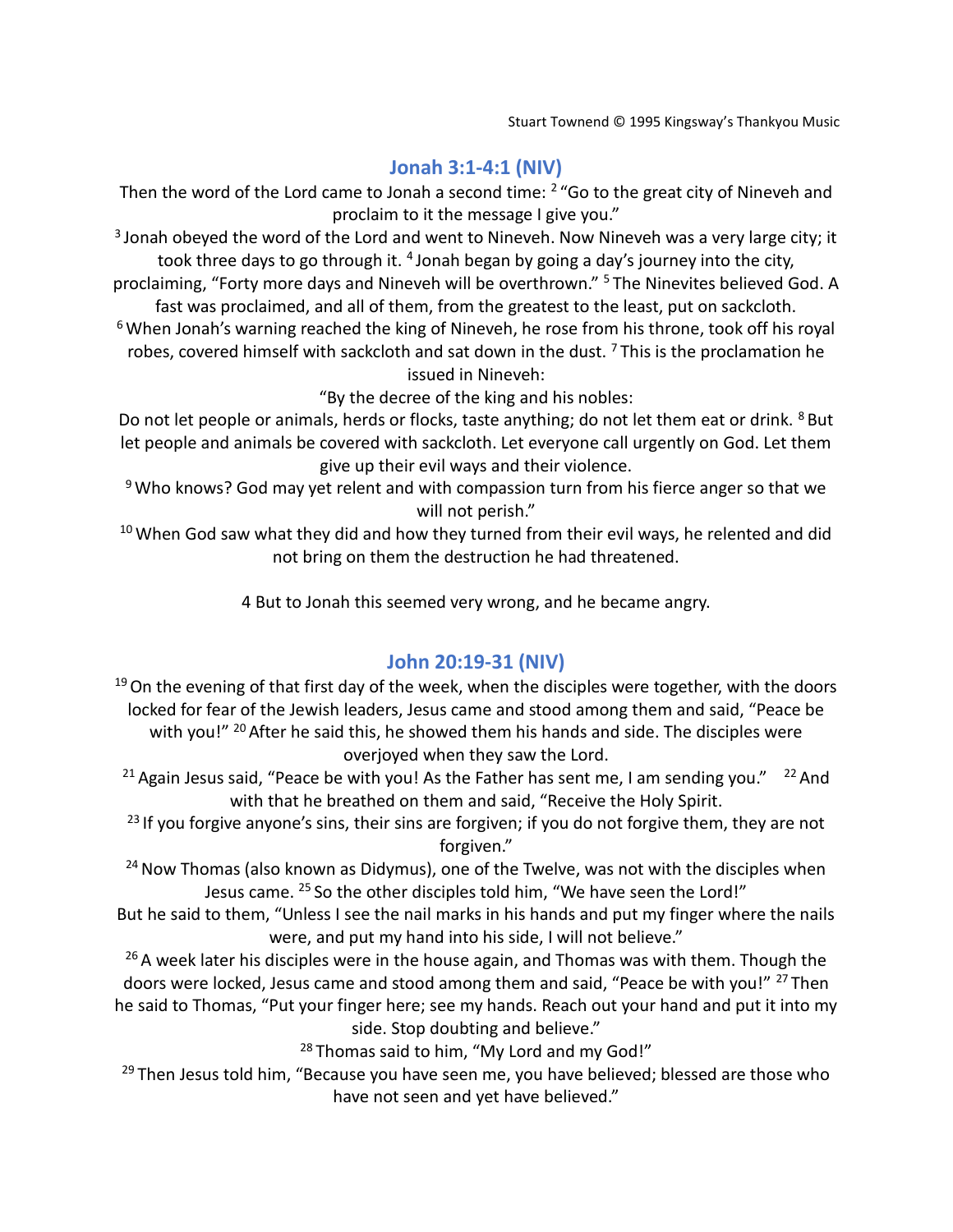<sup>30</sup> Jesus performed many other signs in the presence of his disciples, which are not recorded in this book. <sup>31</sup> But these are written that you may believe that Jesus is the Messiah, the Son of God, and that by believing you may have life in his name.

#### **Who is there like you?**

Who is there like you? And who else would give their life for me? Even suffering in my place? And who could repay you? All of creation looks to you, and you provide for all you have made.

> So I'm lifting up my hands, lifting up my voice, lifting up your name, and in your grace I rest, for your love has come to me and set me free.

And I'm trusting in your word, trusting in your cross, trusting in your blood and all your faithfulness, for your power at work in me is changing me.

Who is there like you? And who else would give their life for me? Even suffering in my place? And who could repay you? All of creation looks to you, and you provide for all you have made.

> So I'm lifting up my hands, lifting up my voice, lifting up your name, and in your grace I rest, for your love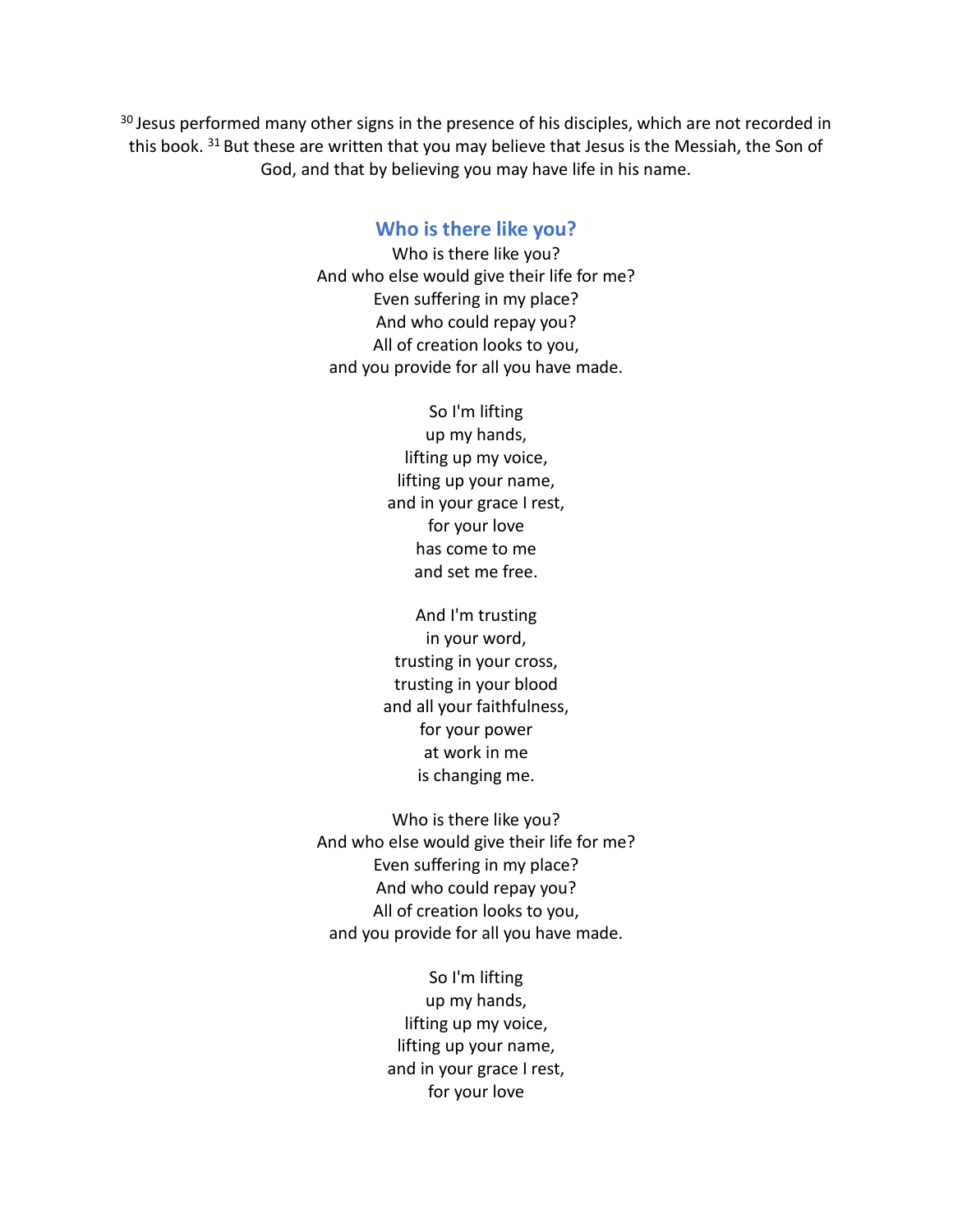has come to me and set me free.

And I'm trusting in your word, trusting in your cross, trusting in your blood and all your faithfulness, for your power at work in me is changing me.

Paul Oakley © 1995 Kingsway's Thankyou Music

## **Acts 5:27-32 (NIV)**

 $27$  The apostles were brought in and made to appear before the Sanhedrin to be questioned by the high priest. <sup>28</sup> "We gave you strict orders not to teach in this name," he said. "Yet you have filled Jerusalem with your teaching and are determined to make us guilty of this man's blood."  $29$  Peter and the other apostles replied: "We must obey God rather than human beings!  $30$  The God of our ancestors raised Jesus from the dead—whom you killed by hanging him on a cross.  $31$  God exalted him to his own right hand as Prince and Savior that he might bring Israel to repentance and forgive their sins.  $32$  We are witnesses of these things, and so is the Holy Spirit, whom God has given to those who obey him."

**Talk**

by Derrick

# **The Profession of Faith:**

Let us declare our faith in the resurrection of our Lord Jesus Christ. **Christ died for our sins in accordance with the Scriptures; he was buried; he was raised to life on the third day in accordance with the Scriptures; afterwards he appeared to his followers, and to all the apostles: this we have received, and this we believe. Amen.**

### **Mighty to save**

Everyone needs compassion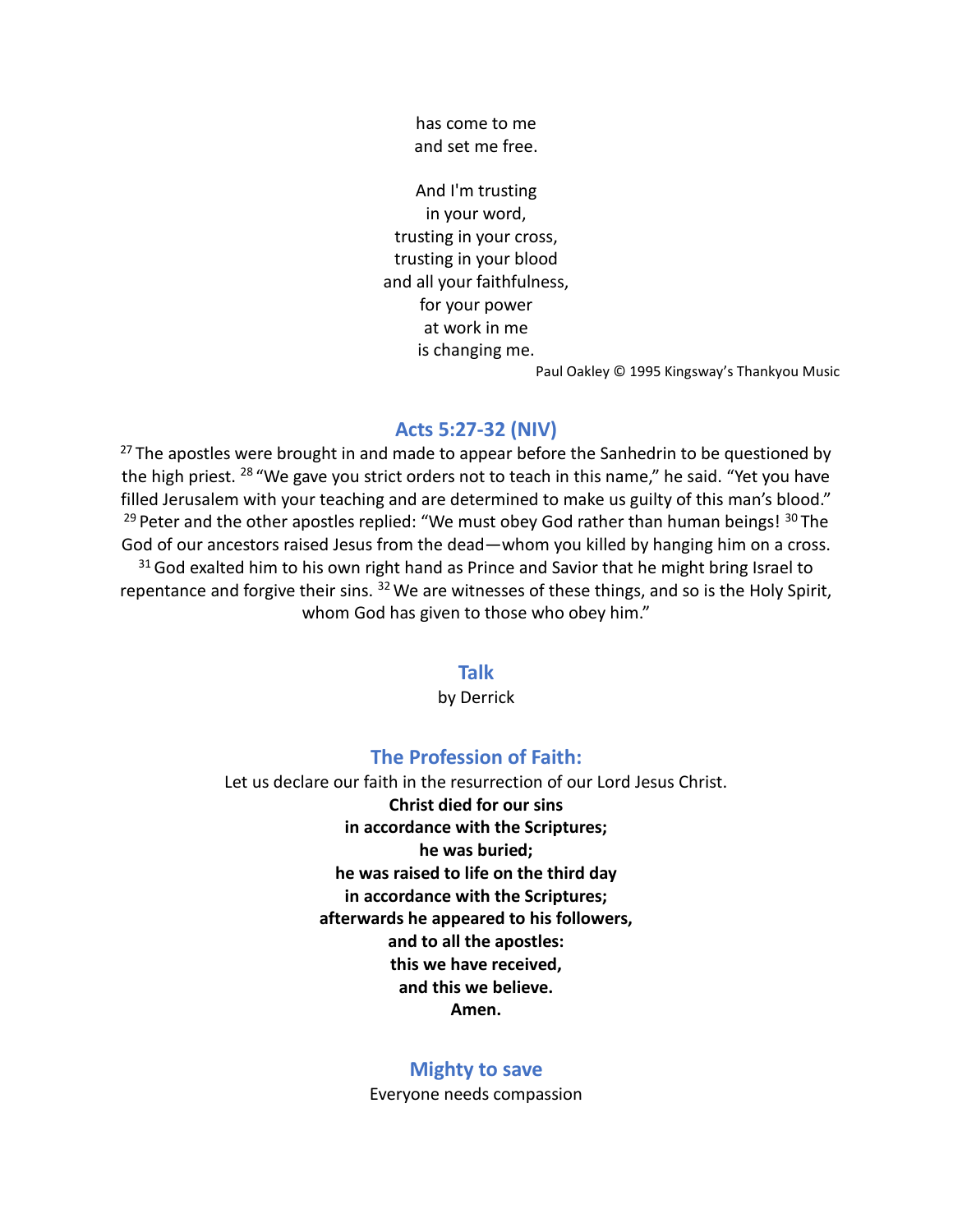Love that's never failing Let mercy fall on me Everyone needs forgiveness The kindness of a Saviour The hope of nations

Saviour, He can move the mountains My God is mighty to save He is mighty to save Forever, Author of salvation He rose and conquered the grave Jesus conquered the grave

> So take me as You find me All my fears and failures Fill my life again I give my life to follow Everything I believe in Now I surrender

Saviour, He can move the mountains My God is mighty to save He is mighty to save Forever, Author of salvation He rose and conquered the grave Jesus conquered the grave

Shine Your light and let the whole world see We're singing For the glory of the risen King, Jesus Shine Your light and let the whole world see We're singing For the glory of the risen King

Saviour, He can move the mountains My God is mighty to save He is mighty to save Forever, Author of salvation He rose and conquered the grave Jesus conquered the grave

Reuben Morgan & Ben Fielding, © 2006 Hillsong Publishing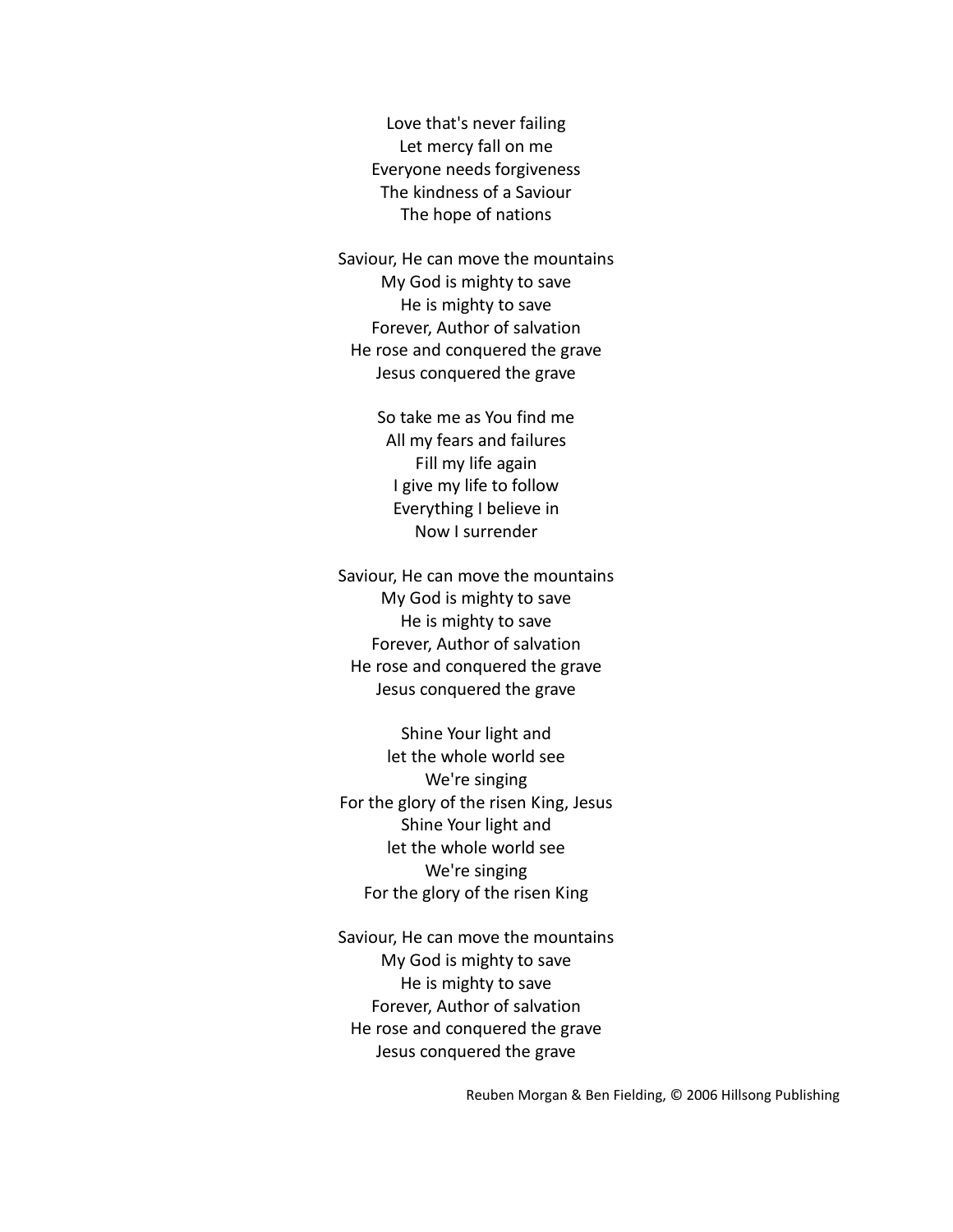#### **Our Prayers**

led by Bev

## **The Lord's Prayer**

As our Saviour taught us, so we pray: **Our Father in heaven hallowed be your name. Your Kingdom come, your will be done on earth as in heaven. Give us today our daily bread. Forgive us our sins as we forgive those who sin against us. Lead us not into temptation but deliver us from evil. For the kingdom, the power and glory are yours now and forever. Amen.**

## **Thine be the glory**

Thine be the glory Risen, conquering Son; Endless is the victory Thou o'er death hast won. Angels in bright raiment Rolled the stone away, Kept the folded grave-clothes Where thy body lay.

> Thine be the glory, Risen, conquering Son; Endless is the victory Thou o'er death hast won!

Lo, Jesus meets us, risen from the tomb! Lovingly he greets us, scatters fear and gloom. Let the church with gladness hymns of triumph sing,